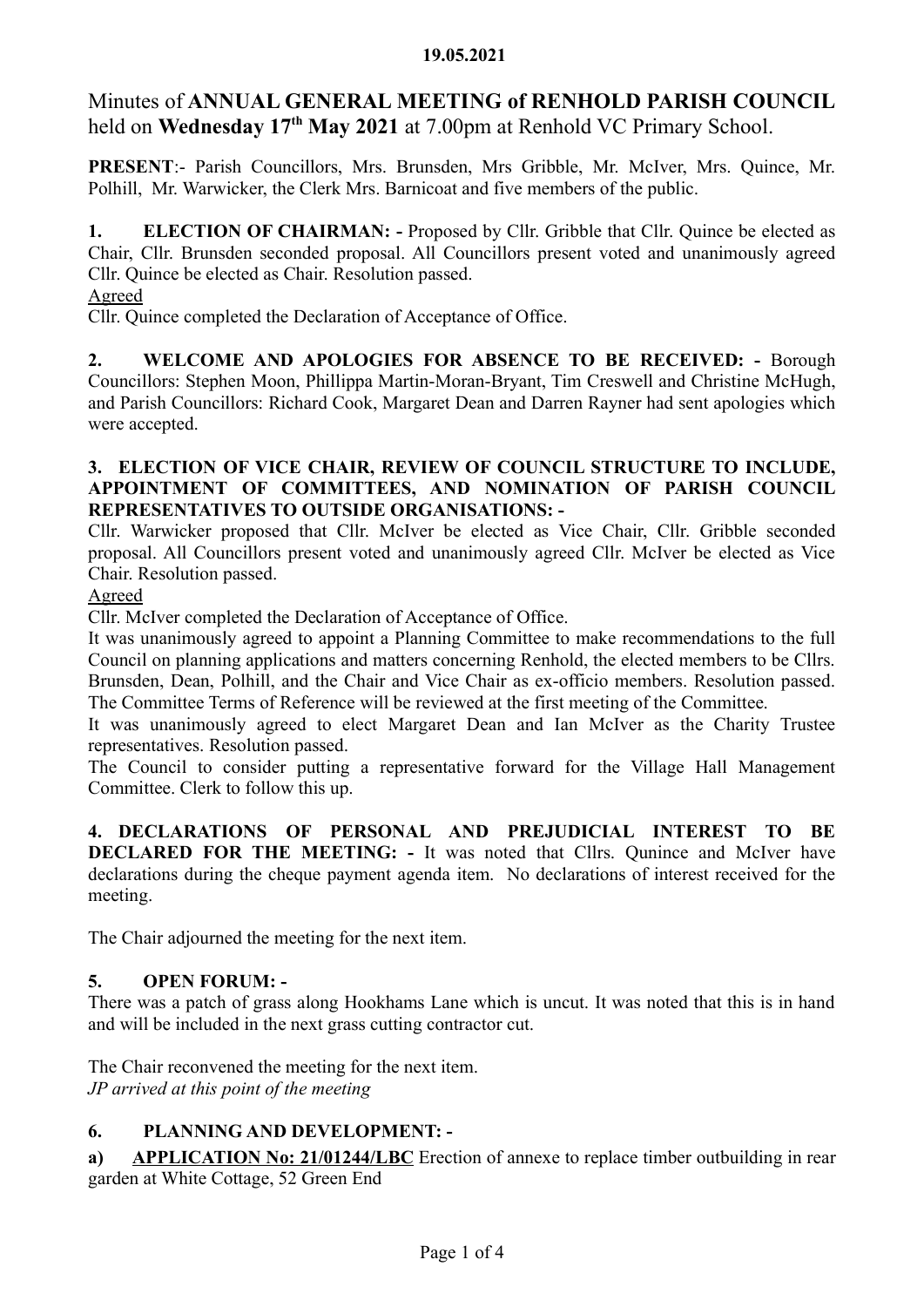APPLICATION No: 21/01243/FUL Erection of annexe to replace timber outbuilding in rear garden at White Cottage, 52 Green End

Residents' comments had been received regarding this application and were outlined at this meeting. The Parish Council unanimously agreed to object to this application as it is in breach of the relevant Local Plan Policies, Policy 29, Policy 30, Policy 39, Policy 40, Policy 54, and Policy 66. The main reasons for objection are:

The planned use of the proposed building differs from the use/purpose of the existing building. However, no existing floor plans or elevation details have been submitted. The proposals will affect the existing Silver Birch tree, shown on the site plan, and the mature boundary hedge, which both form part of the setting of the listed building. See Policy 39. No Tree Report has been provided as part of the application. The application does not demonstrate how the new building would achieve a 10% reduction in carbon emissions below the Building Regulation1 requirement, as required by Policy 54. Due to the increase in built footprint, it is expected that the applicant should provide a suitable surface water drainage system appropriate to the nature of the site, designed to prevent flooding of internal property and neighbouring properties and areas (in accordance with Policy 93 - Sustainable drainage systems (SuDS)). However, no such details have been submitted with the application. There is the potential that the existing outbuilding is used by bats. No bat survey was submitted with the Application. Has a bat survey been carried out?

The applicants have not provided any justification for the need of this annexe and it has not been demonstrated that there is a functional link/connection with the host dwelling. The replacement building is significantly larger in height and footprint than the existing outbuilding, covering the entire width of this part of the plot, resulting in overdevelopment of the plot. The proposed building, by reason of its form and mass, would fail to be subservient to the host dwelling and its setting. It appears that the boundary hedge, which currently provides screening, would be partially removed to facilitate the size and siting of the annexe. As a result, the proposed building would be fully visible to the occupiers of No. 48, whilst also having an adverse impact on their private amenity, compromising their privacy, and a likely increase in associated noise. The proposed development is therefore considered to be contrary to the requirements of Policy 29 criteria i, ii and iii, Policy 30 criteria i and ii, Policy 40, Policy 41S criteria i and ii, and Policy 66 criteria vii. - ix.

# 7. FINANCE

a) Quotations to be considered – the Council is still awaiting the quotation from the potential contractors for the Becher Close request.

b) Financial assistance request to be reviewed from Renhold Gardening Club – Communication circulated from the Club. Councillors reviewed and discussed. Given that the Gardening Club Committee has progressed a number of items the Parish Council felt it would be best to have a new grant application from the Club. They were supportive in principle for a grant as long as the money is spent on a venue within the parish. The Clerk to feedback.

#### c) Invoices to be paid

AQ and IM declaration of interest noted

| E Barnicoat April salary                              | £114.74   |
|-------------------------------------------------------|-----------|
| Backlight Ltd administrative service                  | £1,016.83 |
| JCB Printing East West Rail leaflets and printing     | £287.75   |
| <b>JCB</b> Printing East West Rail posters            | £28.60    |
| <b>JCB</b> Printing East West Rail posters            | £36.00    |
| A R Worboys Ltd grass cutting SI1526                  | £198.00   |
| Came and Company insurance renewal                    | £899.31   |
| Michell Riches internal audit                         | £135.00   |
| Amanda Quince reimbursement of postage and ink £41.85 |           |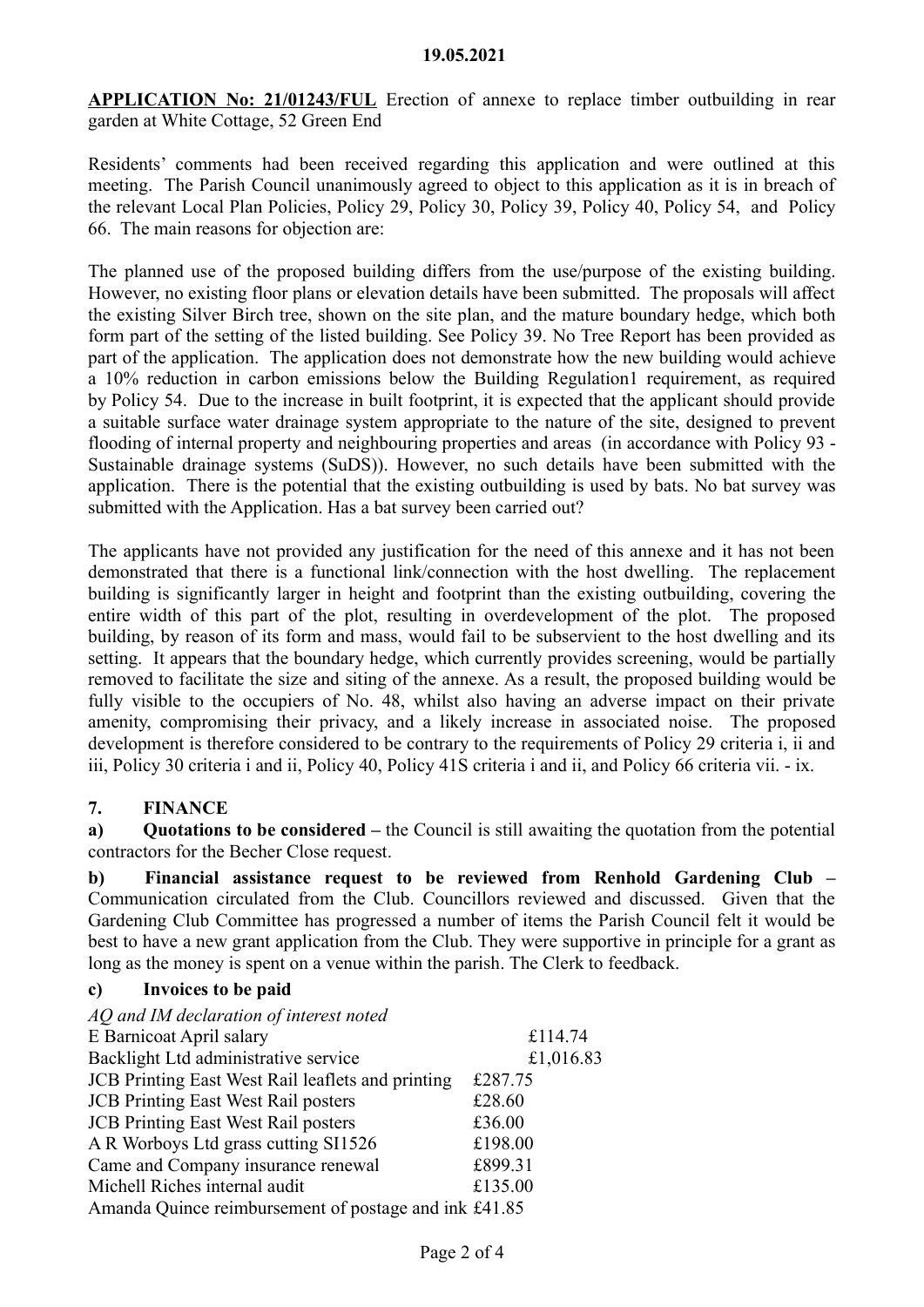#### 19.05.2021

E Barnicoat reimbursement of Information Commissioners Office renewal £40.00

Renhold VC Primary School hire of facility for May meeting  $£57.80$ 

Unanimously agreed and resolution passed for the payments to be made, AQ and IM took no part in the vote.

It was resolved that the Bedford Borough Council new bin installation at Pegasus crossing £540.00 invoice should not be paid. The Clerk to feedback as it has been positioned in the Newnham Ward so the Council feel they should not pay.

Morelock Signs Ltd additional fixings £147.60 are required. It was agreed to pay this in principle. However, discussions continue with Morelock to see if they will provide the items free of charge.

Andy Muskett Ltd installation of solar panels and VAS units £177.60. A quotation was needed between meetings. Quotation circulated and electronic agreement dealt with between meetings to ensure that the signs are installed. The Council unanimously agreed to ratify this payment.

The Council discussed how to ensure high standards of representation to planning applications. It was unanimously agreed to engage the services of a specialist planning consultant on an ad hoc basis for contentious applications within the Parish at a cost of £40.00 per hour. It was unanimously agreed to pay CD Planning Services £90.00 for advice received to date.

d) Review of internal audit feedback – The internal audit report had been circulated to all Councillors. No items of concern were raised.

e) Review and approval of Annual Governance Accounts Return Section 1 and 2 2020/21 – Supporting documents circulated to all: full transaction information, bank reconciliation, copy of bank statements, completed Annual Return, receipt and payments analysis. IM took no part in the vote as RFO. It was agreed. Resolution made to approve Section 1 and Section 2 of the Annual Return. Form to be signed. Clerk to make external audit submission.

8. MINUTES OF THE LAST MEETING: The meeting minutes from  $27<sup>th</sup>$  April to be carried forward.

# 9. CORRESPONDENCE AND INFORMATION RECEIVED: -

NALC Events Bulletin emails Age Partnership email promoting services BBC Planning weekly list email Village newsletter copy Online playgrounds promotional information BRCC e-bulletin newsletter CPRE update emails Bank statements Crime statistics - forwarded to all ERTA Voluntary Transport email Beds Police newsletter BBC Weekly Licensing list BBC letter acknowledging receipt of planning comments Village magazine article communications Beds Police crime statistics – circulated NFP Workshops bid writing information Neighbourhood Plan Working Group communications Renhold parish VAS data summary for April 2021 Resident communication regarding circulation list BBC Planning Officer communications regarding extension for Parish Council comments submission – Planning Committee notified BBC Officer communications regarding Odin Close replacement dog bin lid and request for new bin by the crossing at Cranbourne Gardens Morelock communications regarding additional solar panel units